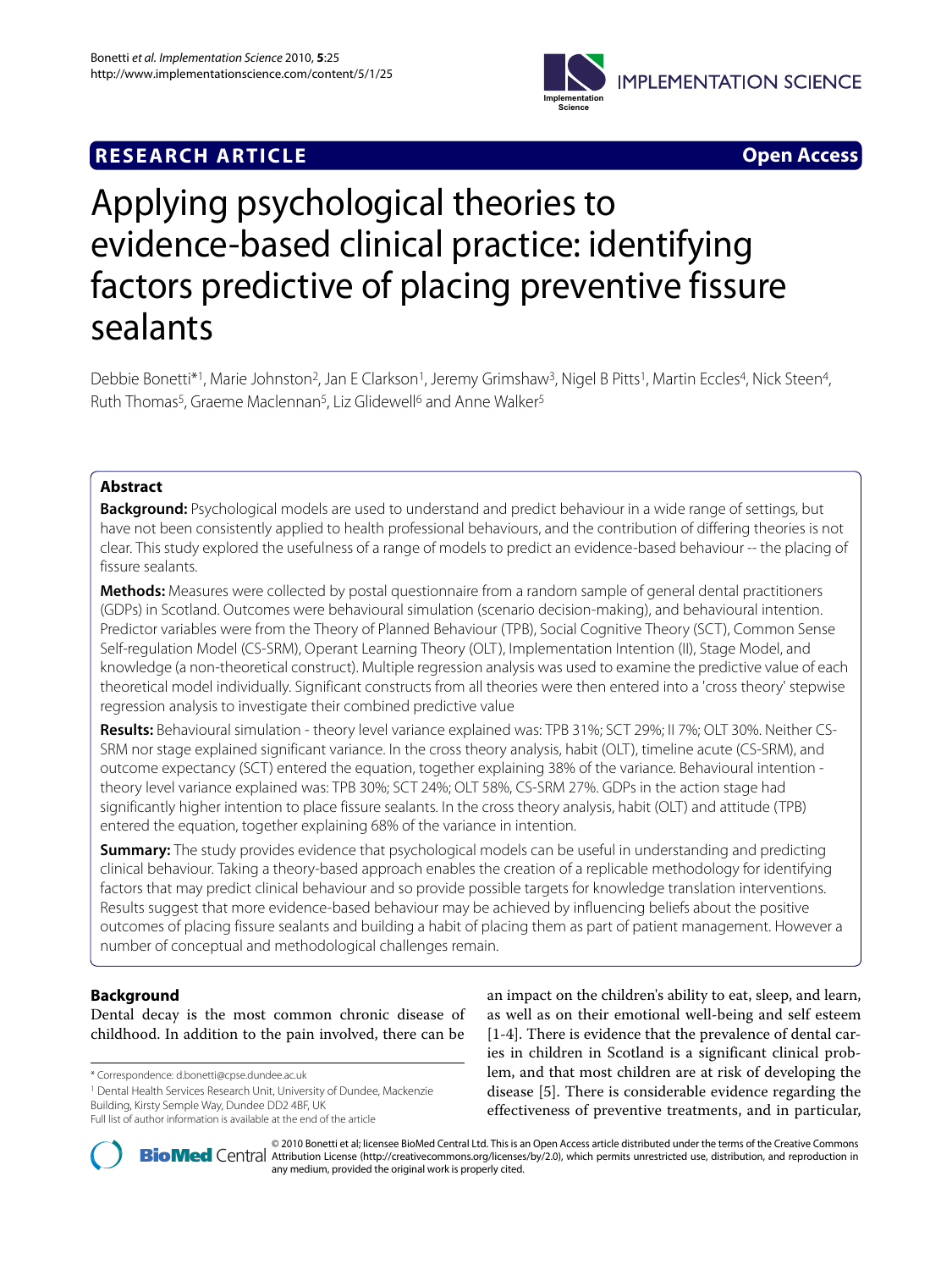preventive fissure sealants (PFS). Fissures, particularly deep fissures in the biting surface of teeth are very difficult to clean, and so tend to accumulate debris that leads to the development of caries. The evidence is that sealing fissures in healthy teeth with a plastic coating makes the development of caries much less likely. A Cochrane systematic review [\[6](#page-12-3)] found that PFS, relative to no treatment, reduced decay by 86% after 12 months. PFS treatment for children at risk of caries is supported by The American Academy of Paediatric Dentistry, The European Academy of Paediatric Dentistry, and The British Society of Paediatric Dentistry [[7-](#page-12-4)[9](#page-12-5)]. Despite this support, and that PFS application is inexpensive, easy to do, and long-lasting, fewer than 20% of 11 year olds living in Scotland had their first molars sealed at the time of this study [\[10](#page-12-6)].

Implementation research, the scientific study of methods to promote the uptake of research findings, includes the development and testing of interventions that enable healthcare professionals to use research findings more effectively [\[11](#page-12-7)-[13\]](#page-12-8). However, currently there is little information to guide the choice, or allow the optimisation of the components of such complex interventions when they are introduced into routine care settings [\[13](#page-12-8)[,14](#page-12-9)].

Literature reviews suggest that the main problem in this area may be a lack of understanding or description of the mechanism by which these interventions are achieving their effect [\[15-](#page-12-10)[17](#page-12-11)]. Since implementing guidelines often require clinicians to change their behaviour, it may be helpful to base implementation interventions on explanatory models explicitly concerned with behaviour change. Many psychological models explain behaviour in terms of predictive beliefs that can be influenced, as well as methods for measuring and influencing them. In effect, they provide a means of focusing the design of an intervention and include an explanation of how it will work. Some evidence exists that support the application of psychological theories to clinical behaviour, but this evidence tends to be limited to one theory or one group of models [*e.g.*, [[18](#page-12-12),[19\]](#page-12-13).

This study, one part of a larger project [\[20](#page-12-14)[-22](#page-12-15)], used a number of psychological theories to explore factors associated with the placing of PFS. Factors were drawn from the Theory of Planned Behaviour (TPB) [[23](#page-12-16),[24\]](#page-12-17), Social Cognitive Theory (SCT) [\[25](#page-12-18)[,26](#page-12-19)], Implementation Inten-tion (II) [\[27\]](#page-12-20), Operant Learning Theory (OLT) [\[28](#page-12-21)] http:// [www.bfskinner.org/BFSkinner/Home.html](http://www.bfskinner.org/BFSkinner/Home.html), Common Sense Self-regulation Model (CS-SRM) [[29](#page-12-22),[30](#page-12-23)], and an adaptation of Stage Models [\[31](#page-12-24)[,32](#page-12-25)]. These specific theories, described in detail elsewhere [[20\]](#page-12-14), were chosen because they have all been rigorously evaluated in other settings, they all explain behaviour in terms of factors that are amenable to change, and they vary in their emphasis.

At the time of this study, the placement of PFS in Scotland came under a general capitation fee, which meant that there was no data available on the number of PFS actually placed. This meant that it was not possible to explicitly assess this behaviour (see Additional File [1](#page-11-0)). Two proxy outcomes were included in this analysis. One outcome measure (behavioural simulation) used decisions made in response to written clinical scenarios -- a common means of testing clinical decision-making in medical and dental education. There is also some evidence that scenario-based decision-making is significantly related to actual behaviour [[22\]](#page-12-15). The second outcome was a theoretically derived measure, behavioural intention, because there is also evidence supporting intention as a consistent predictor of subsequent behaviour [\[16,](#page-12-26)[18](#page-12-12)[,23](#page-12-16)].

The aim of this study was to identify factors, derived from these psychological models, associated with the decision to place a PFS in six to sixteen year old patients.

## **Methods**

#### **Design and participants**

The design was a predictive study with theoretical variables and outcomes (behavioural simulation and intention) measured by a single postal questionnaire.

A random sample of 450 general dental practitioners (GDPs) from Scotland were selected from the Scottish Dental Practice Board list by a statistician using a list of random sampling numbers. Eligible participants were GDPs in Scotland who had not been randomly selected to be invited to participate in a previous survey [[21\]](#page-12-27) that was part of the larger project [[20\]](#page-12-14).

#### **Predictor measures**

Theoretically derived measures were developed following the operationalisation protocols of Ajzen [\[23](#page-12-16)[,24](#page-12-17)], Bandura [\[25,](#page-12-18)[26\]](#page-12-19), Armitage and Conner [\[33](#page-12-28)], M Conner and Sparks [\[34](#page-12-29)], Moss-Morris [[30\]](#page-12-23), Francis *et al*. [[35\]](#page-12-30), Blackman [\[28](#page-12-21)] and Weinstein [\[31](#page-12-24)[,32](#page-12-25)]. The questions were informed by a preliminary, qualitative study with 29 GDPs in Scotland who took part in a semi-structured interview of up to 40 minutes as recommended for the TPB. The interviews used standard elicitation methods and covered the views and experiences about the use of PFS in the management of caries in six to sixteen year old patients. Responses were used, in conjunction with the operationalisation literature (above), to create the questions measuring theoretical constructs. Five knowledge questions were developed by the study team based on areas of good evidence around the use of PFS. Table 1 provides a summary of the predictor measures used in this study (see also [[20\]](#page-12-14)); the instrument and its index are available as Additional Files [2](#page-11-1) and [3](#page-11-2). Unless otherwise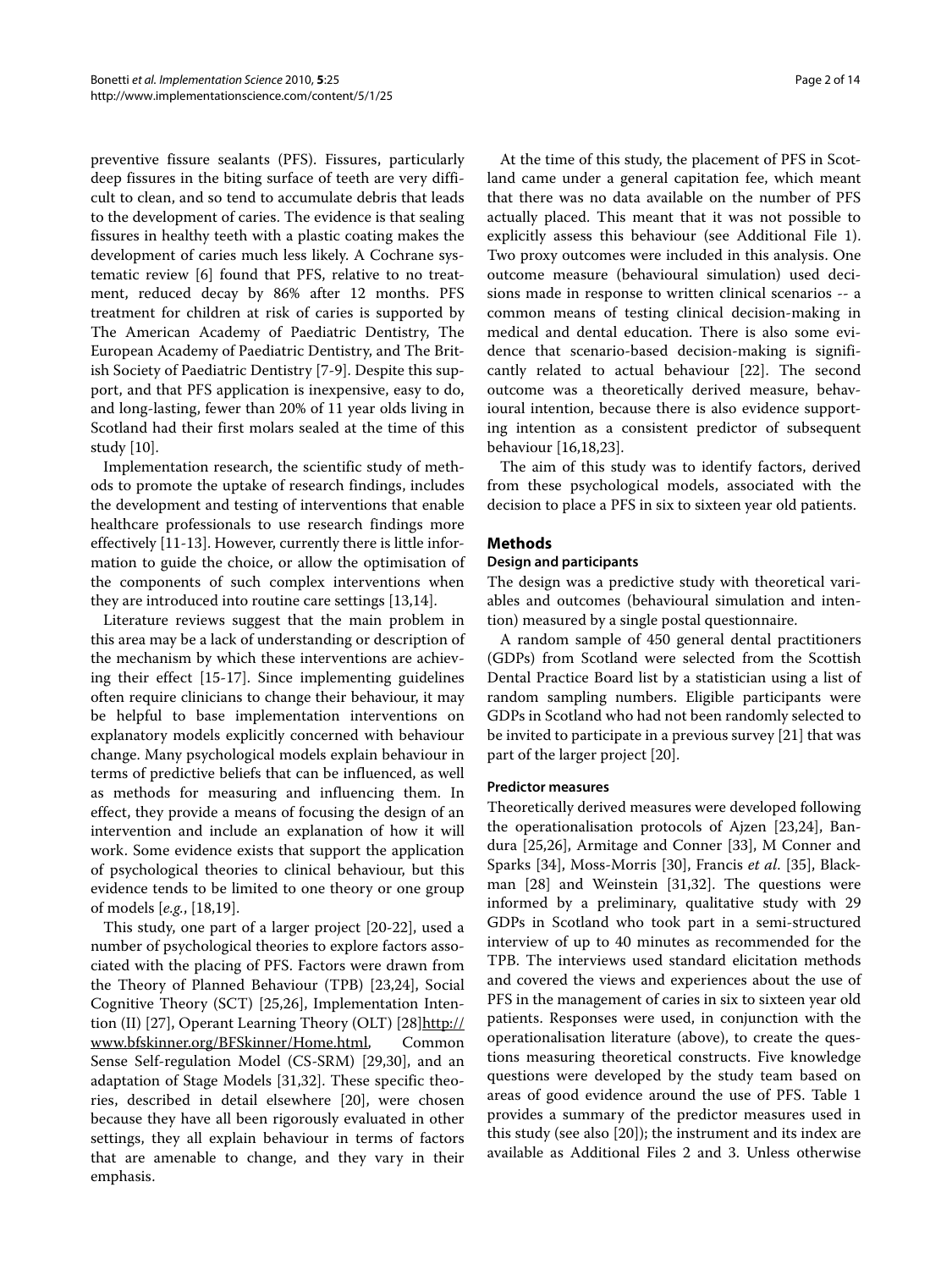$\overline{a}$ 

## **Table 1: Summary of the predictive measures used in the PRIME study investigating beliefs associated with the placing of preventive fissure sealants (PFS)**

| Theory of Planned Behaviour [23]                                                                                                                                                            |                                                                                                                                                                                                                             |
|---------------------------------------------------------------------------------------------------------------------------------------------------------------------------------------------|-----------------------------------------------------------------------------------------------------------------------------------------------------------------------------------------------------------------------------|
| Variables (number of items)                                                                                                                                                                 | Example Item(s)                                                                                                                                                                                                             |
| Behavioural intention (3)                                                                                                                                                                   | I intend to place FS as a primary part of managing caries in six to<br>sixteen year old patients.                                                                                                                           |
| Attitude<br>Direct (2); Indirect <sup>a</sup> (7) behavioural beliefs (bb) multiplied by 7 outcome<br>evaluations (oe). The score was the mean of the summed multiplicatives.)              | D: In general, the possible harm caused by placing PFS is outweighed<br>by its benefits;<br>I: In general, placing a PFS effectively reduces caries risk x effectively<br>reducing caries risk is (un/important).           |
| Subjective Norm <sup>b</sup><br>Indirect (3) normative beliefs (nb) multiplied by 3 motivation to comply<br>items (mtc). The score was the mean of the summed multiplicatives).             | I feel under pressure from the Dental Practice Board to place PFS (nb)<br>x How motivated are you to do what the Dental Practice Board thinks<br>you should (mtc: very much/not at all).                                    |
| Perceived Behavioural Control<br>Direct (5); Indirect/power (10) <sup>c</sup>                                                                                                               | D: It is entirely up to me whether I place PFSs;<br>I: I find it difficult to decide in favour of placing a PFS if the patient is a<br>poor attender.                                                                       |
| <b>Social Cognitive Theory</b> [25,26]                                                                                                                                                      |                                                                                                                                                                                                                             |
| Risk Perception (6)                                                                                                                                                                         | It is highly likely that children with medium to high risk of caries will<br>be worse off if I do not place PFS.                                                                                                            |
| <b>Outcome Expectancies</b><br>Self ( $2 \times 2$ ), Behaviour ( $7 \times 7$ ). The score was the mean of the summed<br>multiplicatives.                                                  | S: If I place PFS, then I will think of myself as a caring dentist x Thinking<br>of myself as a caring dentist is (Un/Important).<br><b>B: See Attitude TPB</b>                                                             |
| Self Efficacy<br>General: Generalized Self-Efficacy Scale (Schwarzer, 1992) (10: 4-point<br>scale, not at all true/exactly true); Specific (12)                                             | General: I can always manage to solve difficult problems if I try hard<br>enough.<br>Specific: How confident are you that you can effectively place a PFS in<br>a six to sixteen yr old if the child has poor oral hygiene. |
| <b>Implementation intentions</b> [27]                                                                                                                                                       |                                                                                                                                                                                                                             |
| Action planning (1)                                                                                                                                                                         | Currently, my standard method of managing caries does not primarily<br>include placing a PFS.                                                                                                                               |
| <b>Operant conditioning [28]</b>                                                                                                                                                            |                                                                                                                                                                                                                             |
| Anticipated consequences (6) Mean                                                                                                                                                           | If I routinely place PFS then on balance, my life will be easier in the<br>long run.                                                                                                                                        |
| Evidence of habit (2) Mean                                                                                                                                                                  | When I see a patient, I automatically consider placing a PFS.                                                                                                                                                               |
| Experienced (rewarding and punishing) consequences (4): more likely to<br>PFS (score = 1); less likely (score = -1); unchanged/not sure/never<br>occurred (score = 0)). Scores were summed. | Think about the last time you decided to place a PFS in a six to sixteen<br>year old patient and felt pleased that you had done so. Do you think<br>the result of this episode has made you                                 |
| Self-regulation modeld [29,30]                                                                                                                                                              |                                                                                                                                                                                                                             |
| Perceived identity (3)                                                                                                                                                                      | Caries is a condition with symptoms generally of an intense nature.                                                                                                                                                         |
| Perceived cause (5)                                                                                                                                                                         | Caries is caused by poor oral hygiene.                                                                                                                                                                                      |
| Perceived controllability (7)                                                                                                                                                               | What the patient does can determine whether caries reverses or<br>progresses, What I do can determine whether the patient's caries<br>reverses.                                                                             |
| Perceived duration (4)                                                                                                                                                                      | Caries is a condition which is likely to be permanent rather than<br>temporary.                                                                                                                                             |
| Perceived consequences (4)                                                                                                                                                                  | Caries does not have much effect on a patient's life.                                                                                                                                                                       |
| Coherence (2)                                                                                                                                                                               | I have a clear picture or understanding of caries.                                                                                                                                                                          |
| Emotional response (4)                                                                                                                                                                      | Seeing patients with caries does not worry me.                                                                                                                                                                              |
| <b>Stage</b> [31,32]                                                                                                                                                                        |                                                                                                                                                                                                                             |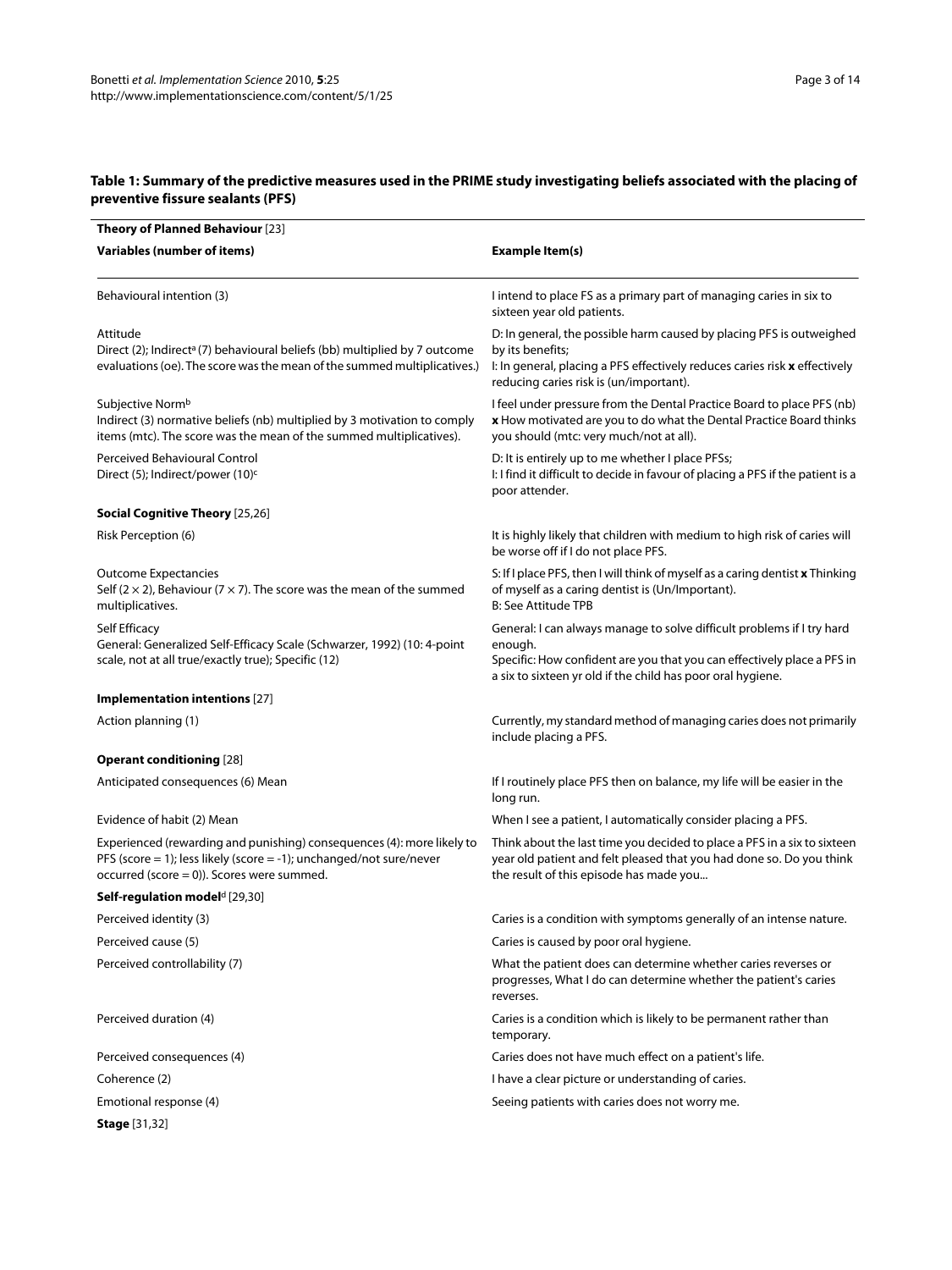#### **Table 1: Summary of the predictive measures used in the PRIME study investigating beliefs associated with the placing of preventive fissure sealants (PFS) (Continued)**

| Current stage of change. A single statement is ticked to indicate the<br>behavioural stage | Which of these sentences most characterises you at the moment?<br>Unmotivated (3): I have not yet thought about changing the number<br>of PFS I place.<br>Motivated (2): I have decided that I will place more/less PFS.<br>Action (2): I have already done something about increasing/<br>decreasing the number of PFS I place. |
|--------------------------------------------------------------------------------------------|----------------------------------------------------------------------------------------------------------------------------------------------------------------------------------------------------------------------------------------------------------------------------------------------------------------------------------|
| <b>Other measures</b>                                                                      |                                                                                                                                                                                                                                                                                                                                  |
| Knowledge (5) (True/False/Not Sure)                                                        | PFS are recommended for routine use with high-risk children.                                                                                                                                                                                                                                                                     |
| Demographic                                                                                | gender, time qualified, number of other dentists in practice, trainer<br>status, hours per week, list size, if the practice employs hygienists.                                                                                                                                                                                  |

aAll indirect measures consist of specific belief items identified in the preliminary study as salient to placing PFS.

bThese individuals and groups were identified in the preliminary study as influential in the decision to place a PFS cAn indirect measure of perceived behavioural control usually would be the sum of a set of multiplicatives (control beliefs x power of each belief to inhibit/enhance behaviour). However, the preliminary study demonstrated that it proved problematic to ask clinicians meaningful questions which used the word 'control' as clinicians tended to describe themselves as having complete control over the final decision to perform the behaviour. Support for measuring perceived behavioural control using only questions as to the ease or difficulty of performing the outcome behaviour was derived from a metanalysis which suggested that perceived ease/difficulty items were sensitive predictors of behavioural intention and behaviour [[24\]](#page-12-17).

d Illness representation measures were derived from the Revised Illness Perception Questionnaire [[30\]](#page-12-23)

stated, all questions were rated on a seven-point scale from 'strongly disagree' to 'strongly agree'.

#### **Outcome measures**

#### **Behavioural simulation**

Key elements that may influence GDPs' decisions to place PFS were identified from the literature (including the SIGN guideline 47 [[5\]](#page-12-2) recommendations), expert opinion of the clinical members of the research team, and the initial interviews with 29 GDPs. These elements were categorized into: clinical elements (standard of oral hygiene, clinically detectable caries, unrestored enamel lesions, sugar consumption, number of restorations already present, use of fluoride supplements (toothpaste, tablets), time since last seen); dentist elements (responsiveness to parental pressure, busy clinic, knowledge of patient/ patient's family); and patient elements (age, irregular/regular attenders, treatment phobia, parent' desire (does/ doesn't want PFS placed), social class, uncooperative). Six clinical scenarios were constructed by randomly choosing six to eight of these elements to describe a situation of patients presenting in primary care. The scenarios were piloted with six dentists and one dental hygienist.

Respondents were asked to decide whether they would place a PFS (score  $= 1$ ) or would not place a PFS (score  $=$ 0). Decisions in favour were summed to create a total score out of a possible maximum of six. In all scenarios, the decision to place a PFS would be following evidencebased practice.

#### **Behavioural intention**

Three items assessed intention to place PFS: 'I aim to place PFS as part of six to sixteen year old patient management';' I have in mind to place PFS when I see six to

sixteen yr olds'; 'I intend to place PFS as a primary part of managing caries in six to sixteen year old patients'. The mean score of the three responses were scaled so that higher scores reflected stronger intention to place a PFS.

#### **Procedure**

The randomly selected dentists were sent an invitation pack (letter of invitation, questionnaire consisting of psychological and demographic measures and a consent form to allow access to their fee claims data, as well as a reply-paid envelope). Three postal reminders were sent to non-responders at two, four, and six weeks after the first mailing.

#### **Sample size and statistical analysis**

The target sample size of 200 was based on a recommendation by Green [[36\]](#page-12-31) to have a minimum of 162 subjects when undertaking multiple regression analysis with 14 predictor variables.

Data were analysed using SPSS Statistics 17.0 [\[37](#page-12-32)]. Missing data for each item were replaced with the individual's mean over all the items of that measure, providing only two or less items from the measure were missing. The internal consistency of the measures was tested using Cronbach's alpha. If this was less than 0.6, then questionnaire items were removed from each measure to achieve the highest Cronbach's alpha possible. For two question constructs, a correlation coefficient of 0.25 was used as a cut off. The relationship between predictive and outcome variables were examined within the structure of each of the theories, using Pearson correlations and ANOVA (for the stage model categories).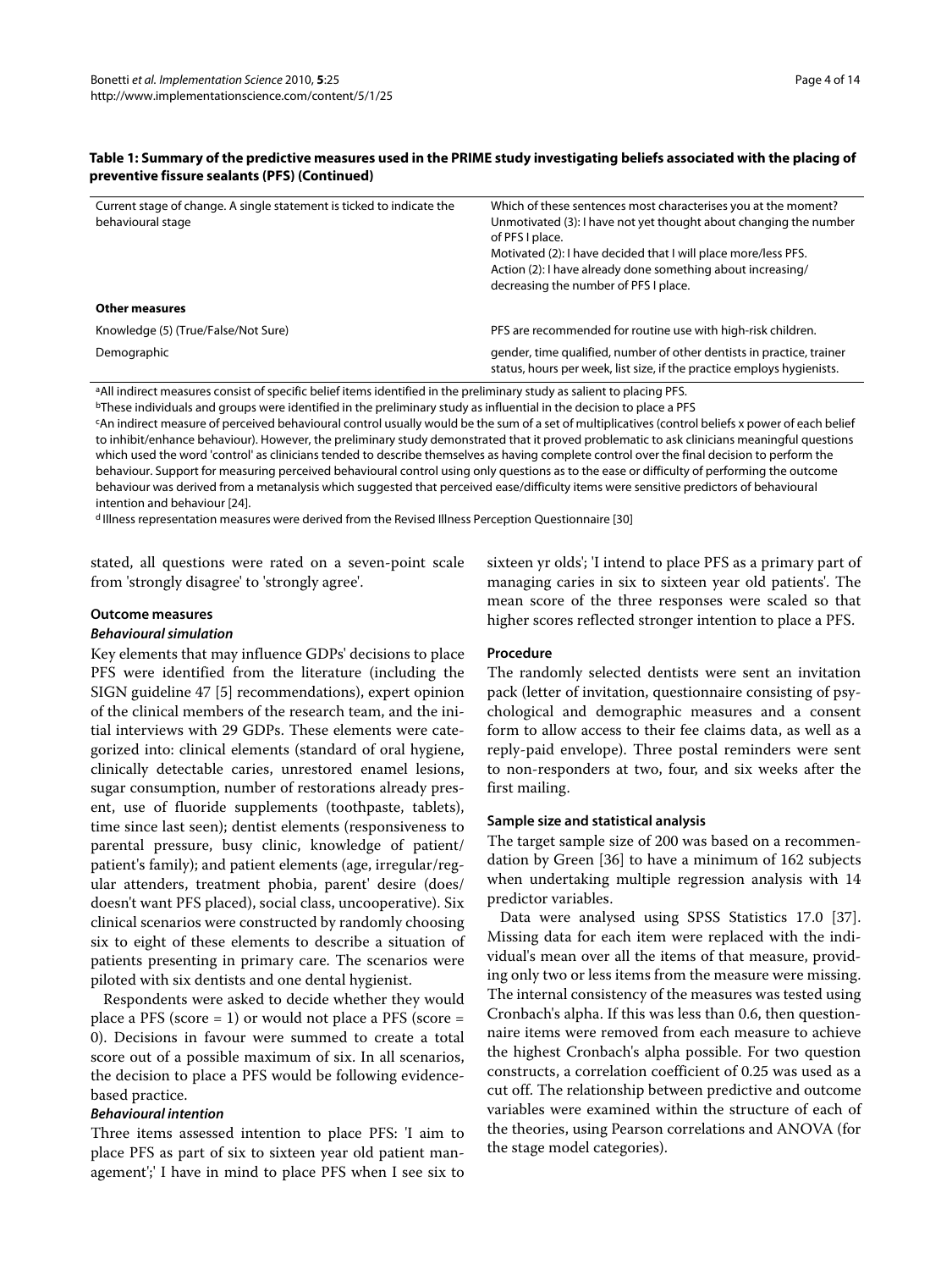| <b>Theoretical framework</b>                   | <b>Constructs</b>              | N              | <b>Alpha</b>             | Mean  | <b>SD</b> |
|------------------------------------------------|--------------------------------|----------------|--------------------------|-------|-----------|
| Theory of Planned<br>Behaviour (TPB)           | Attitude direct                | 2              | 0.57                     | 5.64  | 0.99      |
|                                                | Attitude indirect              | 7              | 0.76                     | 29.94 | 6.62      |
|                                                | <b>Subjective Norm</b>         | 3              | 0.70                     | 14.88 | 7.22      |
|                                                | Intention                      | 3              | 0.79                     | 4.90  | 1.24      |
|                                                | PBC direct                     | 5              | 0.61                     | 4.53  | 0.96      |
|                                                | PBC power                      | 10             | 0.80                     | 3.98  | 0.97      |
| Social Cognitive Theory (SCT)                  | Risk perception                | 6              | 0.60                     | 4.84  | 0.79      |
|                                                | Outcome expectancies           | 9              | 0.80                     | 24.93 | 4.68      |
|                                                | Self efficacy                  | 10             | 0.82                     | 4.55  | 0.89      |
|                                                | Generalised self efficacy      | 10             | 0.87                     | 3.05  | 0.38      |
| Implementation Intention (II)                  | <b>Action Planning</b>         |                |                          | 5.15  | 1.59      |
| Operant Learning Theory (OLT)                  | Anticipated consequences       | 3              | 0.42                     | 4.84  | 0.89      |
|                                                | Evidence of habitual behaviour | 3              | 0.86                     | 4.37  | 1.61      |
|                                                | Experienced consequences       | 4              | 0.25                     | 0.37  | 0.86      |
| Common Sense Self regulation<br>Model (CS-SRM) | Identity of condition          | $\overline{2}$ | 0.38                     | 3.64  | 1.26      |
|                                                | Timeline acute                 | $\overline{2}$ | 0.46                     | 5.50  | 1.12      |
|                                                | Timeline cyclical              | 2              | 0.42                     | 3.49  | 1.35      |
|                                                | Control (by treatment)         | 3              | 0.46                     | 5.89  | 0.92      |
|                                                | Control (by patient)           | 3              | 0.61                     | 5.60  | 1.11      |
|                                                | Control (by doctor)            | 2              | 0.13                     | 5.47  | 1.00      |
|                                                | Cause a (past care)            | 1              |                          | 2.67  | 1.49      |
|                                                | Cause b (exposure to fluoride) | 1              |                          | 4.68  | 1.71      |
|                                                | Cause c (chance or bad luck)   | 1              |                          | 2.39  | 1.48      |
|                                                | Cause d (Diet)                 | 1              |                          | 6.59  | 0.82      |
|                                                | Cause e (oral hygiene)         | $\mathbf{1}$   | $\overline{\phantom{a}}$ | 6.28  | 1.21      |
|                                                | Consequence                    | $\overline{2}$ | 0.411                    | 4.93  | 1.22      |
|                                                | <b>Emotional Response</b>      | $\overline{4}$ | 0.652                    | 3.58  | 1.11      |
|                                                | Coherence                      | $\overline{2}$ | 0.524                    | 5.76  | 1.01      |
| Stage Model                                    | Behavioural Stage*             |                |                          |       |           |

## **Table 2: Descriptive statistics of the predictor measures.**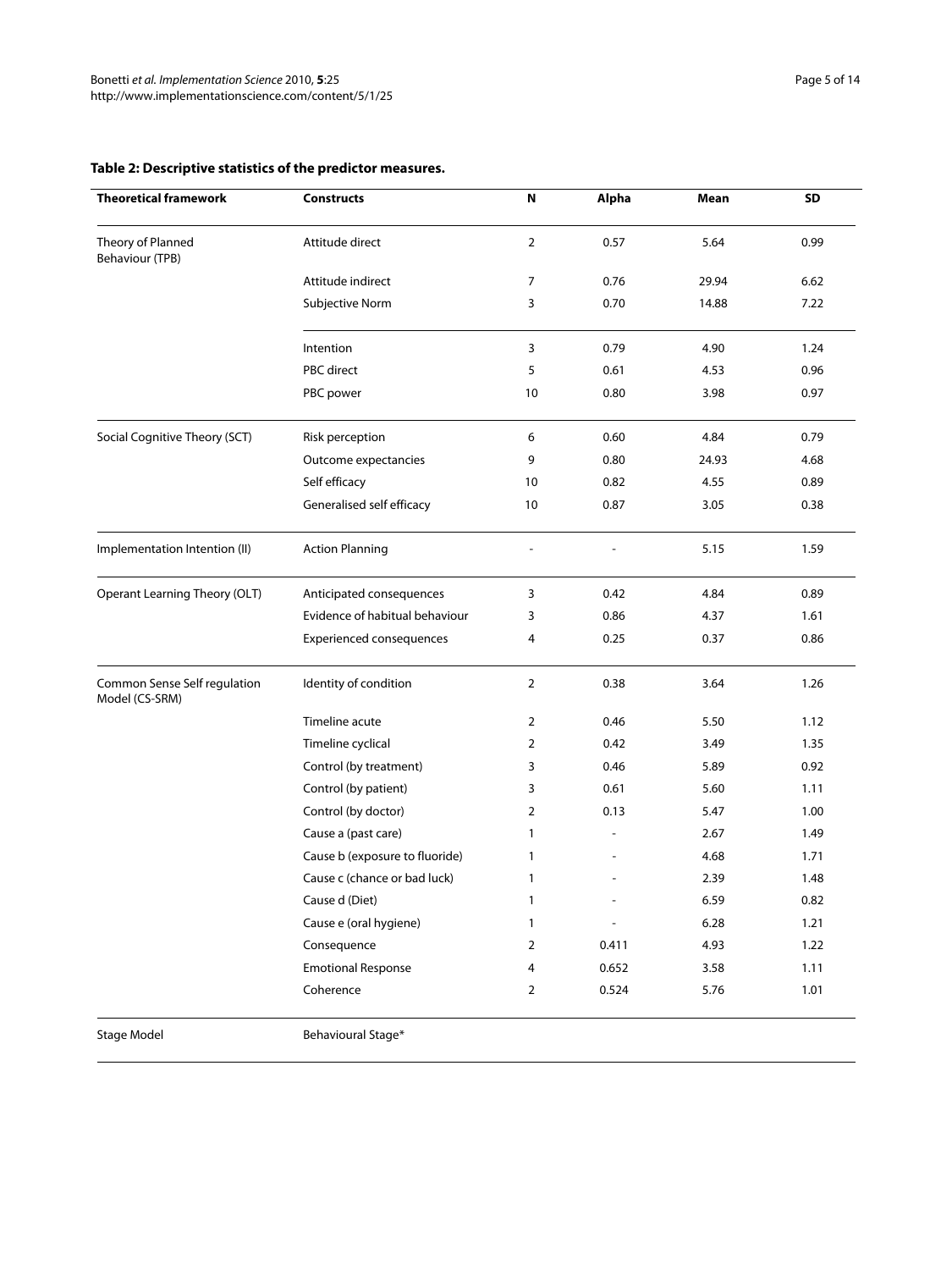| Other | Knowledge              | 0.00 | 3.30 | 1.10 |
|-------|------------------------|------|------|------|
|       | Behavioural simulation | 0.68 | 2.03 | 1.54 |

\* Stages were distributed as follows: Unmotivated 73 (61%), Motivated (to do more sealants) (13%) Motivated (to do less sealants) 0 (0%); Action (had already something about increasing the number of fissure sealants placed) 31 (26%), Action (had already something about decreasing the number of fissure sealants placed) 1 (1%). Unmotivated 73 (61%) motivated/more sealants (13%) action/more sealants 31 (26%), action/less sealants 1 (1%)

Note: Table 2 reports a description of the constructs as they are used in all the analyses *i.e.*, the final number of items and the final reliabilities, means and SDs.

Multiple regression analyses were then used to examine the predictive value of each theoretical model separately (the 'theory-level' analysis). Finally, all significantly predictive variables ( $p < 0.05$ ), regardless of theoretical origin, were entered into a stepwise regression analysis to investigate their combined predictive value (the 'crosstheory' analysis).

#### **Ethics approval**

The study was approved by the UK South East Multi-Centre Research Ethics Committee.

#### **Results**

Of the 450 GDPs approached, 43 were ineligible (moved practice, retired, deceased). There were 120/407 (29%) respondents who agreed to participate. Sixty-nine were male (58%), they had been qualified for a mean (SD) of 18.77 (9.3) years, they had a median (inter-quartile range (IQR)) list size of 4,500 (2,575 to 7,250); 12 (10%) were trainers. There was an average of one dental hygienist per practice, and GDPs worked on average 8.57 (SD =  $2.14$ ) half-day sessions per week.

The representativeness of the study participants was examined by comparing their demographics with the available demographics of the 2006/2007 Management Information Dental Accounting System database, which shows 60% of dentists in Scotland are male and have been qualified on average for 18 years (this was calculated from the available information of: average age  $= 41/average$  age qualified  $= 23$ ).

#### **Relationship between the two outcome measures**

The two outcome measures, behavioural simulation and behavioural intention, were significantly correlated with each other: the Pearson r statistic was  $0.50$  ( $p = 0.001$ ).

Table 2 presents the Descriptive statistics of the predictor measures.

#### **Predicting behavioural simulation**

In response to the six clinical scenarios, the respondents indicated that they would place PFS for a mean (SD) of 2.03 (1.54) cases.

From Table [3](#page-6-0), the constructs that predicted behavioural simulation (*i.e.*, what GDPs said they would do in response to clinical scenarios) were: TPB attitude, subjective norm, perceived behavioural control, and intention; SCT risk perception, outcome expectancies, and self efficacy; II action planning; OLT anticipated consequences, and evidence of habitual behaviour; CS-SRM time (the perception that the onset of caries is acute).

The results of the theory level analyses are shown in Table 3. The TPB explained 31% of the variance in behavioural simulation, SCT explained 29%, II explained 7%, and OLT explained 30%. CS-SRM did not explain significant variance in decision making in the scenarios. The ANOVA for the Stage Model showed that stage did not significantly influence the decision to place a PFS in the behavioural scenarios ( $F(3,116) = 0.90$ ,  $p = 0.44$ ).

The theory level analysis for the TPB included only the theoretically derived, indirect measures of Perceived Behavioural Control (PBC) and attitude. However, since these constructs are sometimes operationalised using 'direct' measures, we also included these as alternative measures in this study. Both indirect and direct measures were significantly related to each other (PBC Pearson correlation =  $0.36$ , p <  $0.001$ ; attitude Pearson correlation = 0.52, p < 0.001). When direct measures replaced the indirect measures in the theory level regression equation, the TPB explained slightly less variance (F  $(4,114) = 10.84$ , p < 0.001; adjusted  $R^2 = 0.25$ ).

In the exploratory cross theory analysis (which included all predictive measures, direct, indirect, general, or specific), habit (OLT), outcome expectancy (SCT), CS-SRM time (acute) were retained in the regression model, together explaining 38% of the variance in the scenario score (Table [4](#page-7-0)).

#### **Predicting behavioural intention**

The mean (SD) for intention was 4.90 (1.24) from a possible score of 7 (strongest intention to place a PFS. The constructs that predicted behavioural intention were: TPB attitude, perceived behavioural control; SCT risk perception, outcome expectancies; OLT anticipated consequences, and evidence of habitual behaviour (Table 5).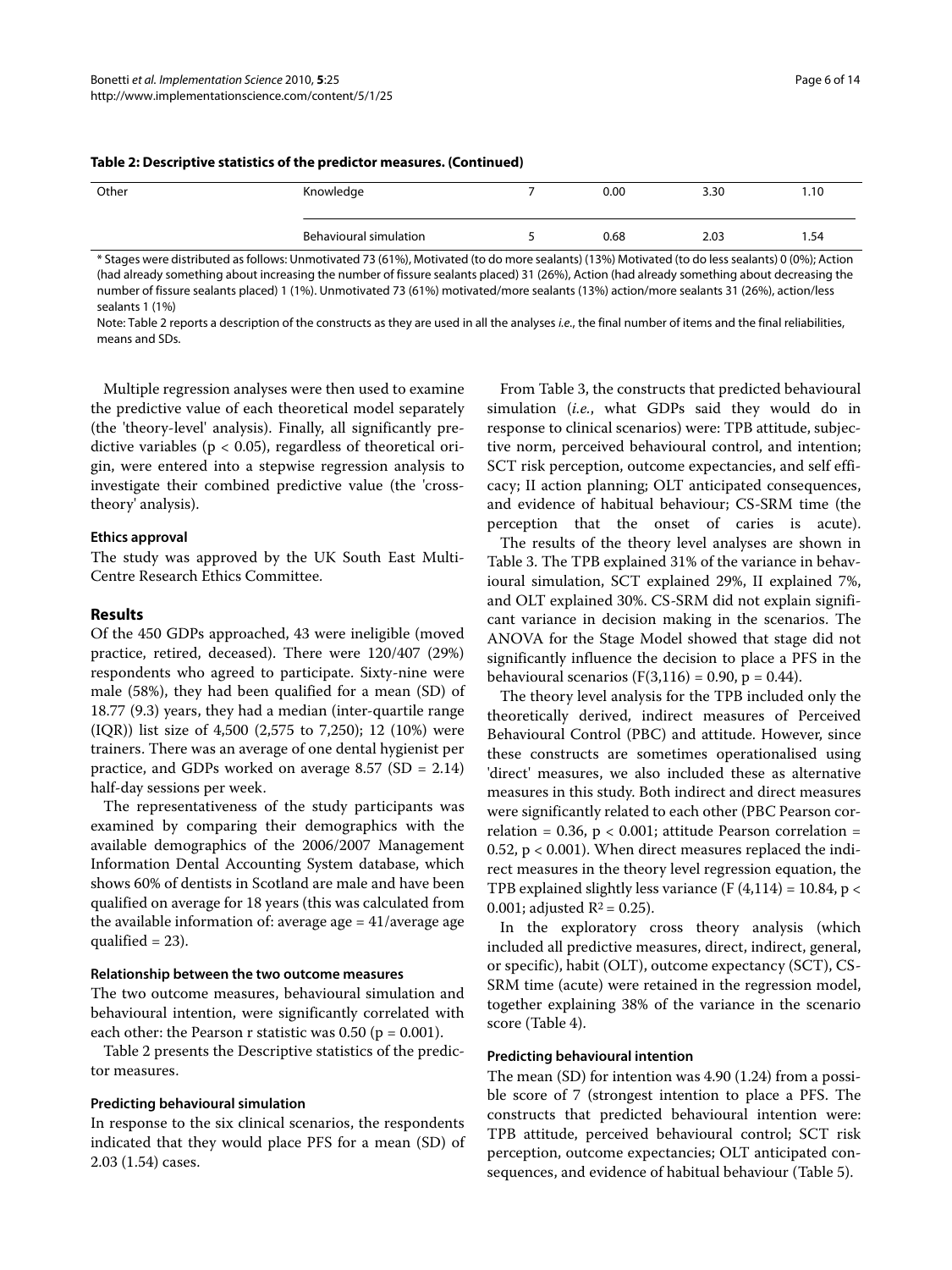|                                                   |                                   |           | <b>Behavioural simulation</b> |                      |        |            |
|---------------------------------------------------|-----------------------------------|-----------|-------------------------------|----------------------|--------|------------|
| <b>Theoretical framework</b>                      | <b>Predictive Constructs</b>      | r         | <b>Beta</b>                   | R <sub>2</sub> (adj) | df     | F          |
| Theory of Planned<br>Behaviour (TPB) <sup>1</sup> | Attitude direct                   | $0.35***$ |                               |                      |        |            |
|                                                   | Attitude indirect                 | $0.47***$ | $0.29**$                      |                      |        |            |
|                                                   | Subjective Norm                   | $0.18*$   | 0.13                          |                      |        |            |
|                                                   | PBC direct                        | 0.14      |                               |                      |        |            |
|                                                   | PBC power                         | $0.22**$  | 0.05                          |                      |        |            |
|                                                   | Intention                         | $0.50***$ | $0.32**$                      |                      |        |            |
|                                                   |                                   |           |                               | 0.31                 | 4,114  | 13.99***   |
|                                                   | PBC power                         |           | 0.08                          |                      |        |            |
|                                                   | Intention                         |           | $0.48***$                     |                      |        |            |
|                                                   |                                   |           |                               | 0.25                 | 2, 117 | 20.53***   |
| Social Cognitive Theory (SCT)                     | Risk perception                   | $0.47***$ | $0.27**$                      |                      |        |            |
|                                                   | Outcome expectancies              | $0.49***$ | $0.30**$                      |                      |        |            |
|                                                   | Self efficacy                     | $0.29**$  | 0.06                          |                      |        |            |
|                                                   | Generalised self efficacy         | 0.06      |                               |                      |        |            |
|                                                   |                                   |           |                               | 0.28                 | 3,116  | $16.05***$ |
| Implementation intention (II)                     | <b>Action Planning</b>            | $0.28***$ | $0.28***$                     | 0.07                 | 1, 115 | $9.84**$   |
| Operant Learning Theory (OLT)                     | Anticipated consequences          | $0.42***$ | $0.31***$                     |                      |        |            |
|                                                   | Evidence of habitual<br>behaviour | $0.49***$ | $0.39***$                     |                      |        |            |
|                                                   | <b>Experienced consequences</b>   | 0.13      | 0.08                          |                      |        |            |
|                                                   |                                   |           |                               | 0.30                 | 3, 115 | 17.50***   |
| Common Sense Self regulation<br>Model (CS-SRM)    | Identity of condition             | 0.13      | 0.09                          |                      |        |            |
|                                                   | Timeline acute                    | $0.22**$  | 0.17                          |                      |        |            |
|                                                   | Timeline cyclical                 | $-0.08$   | $-0.13$                       |                      |        |            |
|                                                   | Control (treatment)               | 0.04      | 0.01                          |                      |        |            |
|                                                   | Control (patient)                 | $-0.03$   | $-0.06$                       |                      |        |            |
|                                                   | Control (doctor)                  | 0.03      | 0.02                          |                      |        |            |
|                                                   | Cause a                           | $-0.14$   | $-0.12$                       |                      |        |            |
|                                                   | Cause b                           | $-0.16$   | $-0.15$                       |                      |        |            |
|                                                   | Cause c                           | 0.12      | 0.17                          |                      |        |            |

## <span id="page-6-0"></span>**Table 3: Predicting behavioural simulation by psychological theory: Correlation and multiple regression analyses.**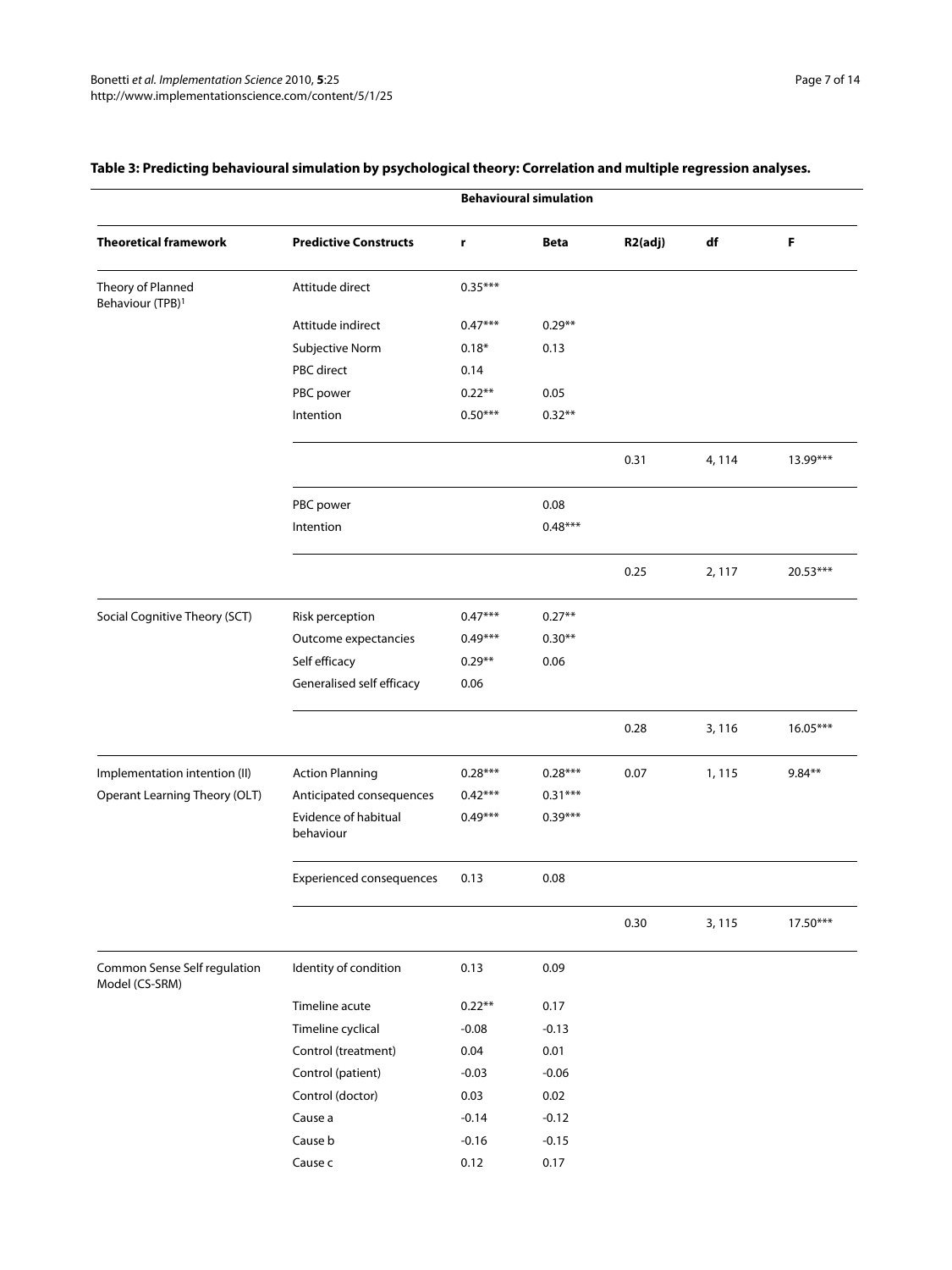|       | Cause d                   | 0.00    | 0.01    |      |        |     |
|-------|---------------------------|---------|---------|------|--------|-----|
|       | Cause e                   | 0.00    | 0.01    |      |        |     |
|       | Consequence               | 0.14    | 0.11    |      |        |     |
|       | <b>Emotional Response</b> | $-0.00$ | 0.02    |      |        |     |
|       | Coherence                 | 0.03    | $-0.05$ |      |        |     |
|       |                           |         |         |      |        |     |
|       |                           |         |         | 0.02 | 14, 97 | 1.2 |
|       |                           |         |         |      |        |     |
| Other | Knowledge                 | $-0.06$ | $-0.06$ | 0.00 | 1,118  | 0.4 |

## **Table 3: Predicting behavioural simulation by psychological theory: Correlation and multiple regression analyses.**

\*p ≤ 0.05; \*\*p ≤ 0.01; \*\*\*p ≤ 0.001; r = Pearson product moment correlation coefficient; Beta = standardised regression coefficients. 1 The two blocks in the TPB reflect the two different regression analyses that were run to predict behavioural simulation, one with all the theoretical constructs from the model, and one with only the proximal predictors of behaviour (Intention, PBC). Both direct and indirect measures of PBC and attitude (TPB) were included in this study as each have been used to measure these constructs in the literature. However, only the indirect, theoretically derived measures were included in these theoretical regression equations Similarly, Generalised Self Efficacy was included in this study because this is how some studies using SCT have interpreted and operationalised SE, however only the theoretical measure of SE is included in this theoretical regression equation.

#### <span id="page-7-0"></span>**Table 4: Results of the stepwise regression analyses that included all constructs which significantly predicted outcomes.**

| <b>Outcome: Behavioural Simulation</b>                                                                                                                                                                                      |                        | <b>Beta</b>                           | Adj. $\mathbb{R}^2$ | df     | F         |
|-----------------------------------------------------------------------------------------------------------------------------------------------------------------------------------------------------------------------------|------------------------|---------------------------------------|---------------------|--------|-----------|
| TPB: Attitude Indirect & Direct; Subjective Norm; PBC Power;<br>Intention; SCT: Risk Perception; Outcome expectancy; Self Efficacy; II:<br>Action Planning; CS-SRM: Timeline acute; OLT: anticipated<br>consequences; habit | Habit                  | 0.35                                  |                     |        |           |
|                                                                                                                                                                                                                             | Outcome expectancy     | 0.35                                  |                     |        |           |
|                                                                                                                                                                                                                             | Timeline acute         | 0.16                                  |                     |        |           |
|                                                                                                                                                                                                                             |                        |                                       | 0.38                | 3, 114 | 24.6***   |
| <b>Outcome: Behavioural Intention</b>                                                                                                                                                                                       |                        |                                       |                     |        |           |
| TPB: Attitude Indirect & Direct; Subjective Norm; PBC Power & PBC<br>Power direct; SCT: Risk Perception; Outcome expectancy Self<br>Efficacy; OLT: anticipated consequences; habit                                          | Habit                  | 0.59<br>0.25<br>0.18<br>0.68<br>3,112 |                     |        |           |
|                                                                                                                                                                                                                             | <b>Attitude Direct</b> |                                       |                     |        |           |
|                                                                                                                                                                                                                             | Attitude Indirect      |                                       |                     |        |           |
|                                                                                                                                                                                                                             |                        |                                       |                     |        | $82.5***$ |

\*\*\*p < 0.001; Beta = standardised regression coefficient; TPB = Theory of Planned Behaviour; PBC = perceived behavioural control; SCT = Social Cognitive Theory; CS-SRM = Common Sense Self-Regulation Model; II - Implementation Intention; OLT = Operant Learning Theory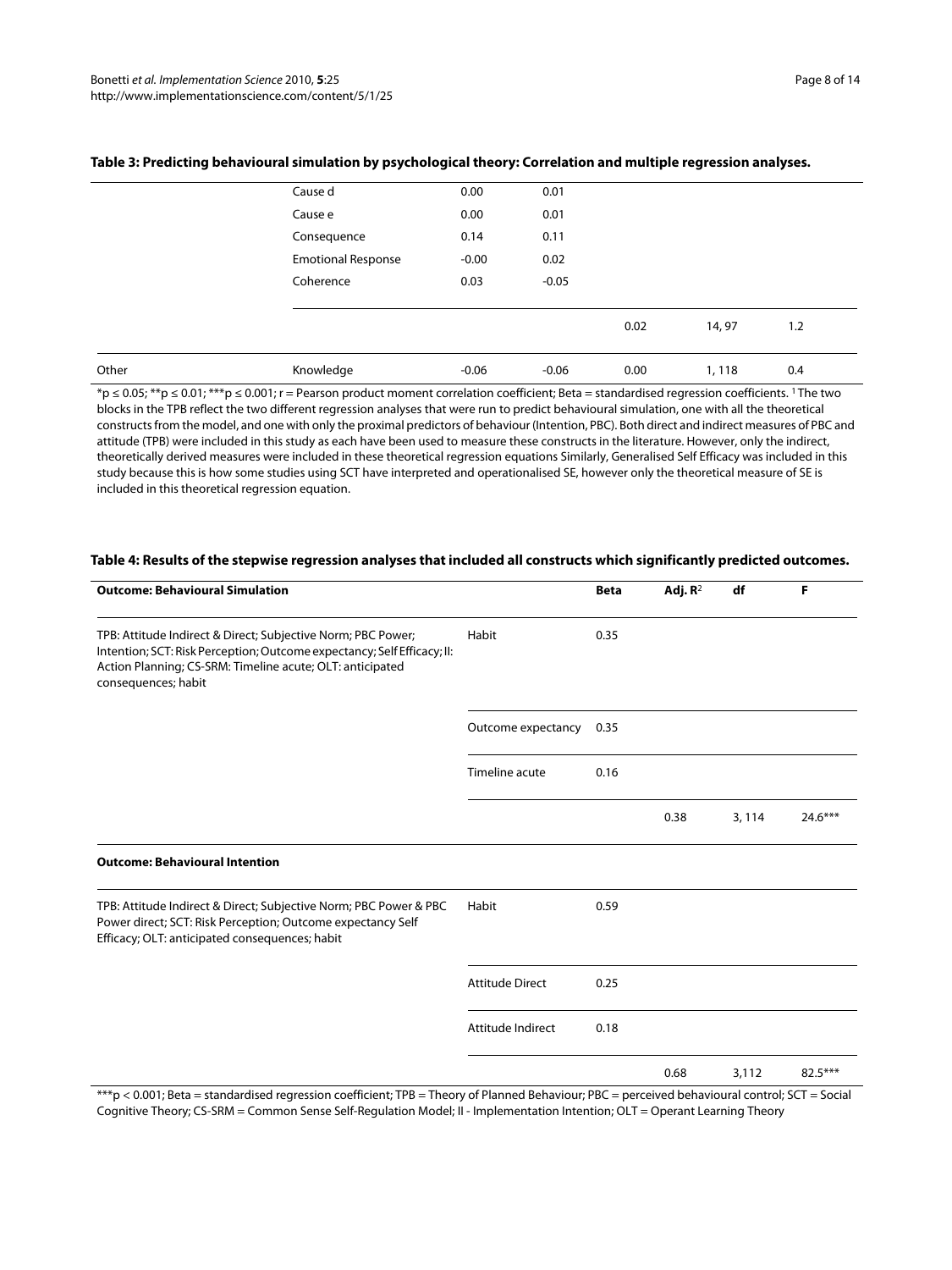When direct measures replaced the indirect measures in the TPB theory level regression equation, the results were essentially unchanged (F  $(3,115) = 17.84$ , p < 0.001; adjusted  $R^2$  = 0.30).

The ANOVA for the stage model showed that stage did significantly predict intention to place a PFS  $(F(3, 119) =$ 5.66,  $p = 0.001$ ). Post hoc comparison of means indicated that the dentists in the action stage (had already something about increasing the number of PFS placed) had significantly higher intention of placing PFS than dentists in the unmotivated or motivated stages.

In the cross theory analysis, only OLT evidence of habitual behaviour and TPB attitudes were retained in the regression model, together explaining 68% of the variance in intention (Table 4).

#### **Discussion**

The objective of this study was to identify factors derived from psychological models predictive of an evidencebased clinical behaviour, the placing of PFS in six to sixteen year old patients in Scotland. A theory-based questionnaire was developed to assess constructs from six models and applied to the prediction of clinical decisionmaking based on scenarios (behavioural simulation), as well as dentists' intention to place PFS to manage caries in this age group.

Of the six models, only the CS-SRM did not explain a significant proportion of the variance in both behavioural simulation and intention. Only behavioural stage did not account for significant variance in behavioural simulation. The usual approaches to measuring behavioural stage in the literature were used in this study, but a more complex approach may be more informative in terms of the number and the nature of the stages when applied to clinical decision-making in specific situations (as depicted by the scenarios) rather than to a general intention.

Why the CS-SRM does not appear to be working is also open to discussion, because both theoretical and measurement explanations are possible. The internal reliability of the measures for this theory was consistently poor. The measures in this study were derived from a standardized measure developed for the point of view of the patient, and it may be that the items were not adequately adapted for the point of view of the clinician. Theoretically, representations of someone else's 'illness' may not influence the individual dentist's 'self-regulation'. It is also possible that illness representations *per se* simply do not drive clinical behaviour, that is, dentists' perceptions

about caries as a disease in and of itself does not influence their decision to place PFS. This interpretation was supported by anecdotal evidence during the preliminary study interviews, as well as similar results from surveys using this model to predict other clinical behaviours [[21,](#page-12-27)[22\]](#page-12-15). However, more work is required to address the issue of whether the lack of predictive power for this model is either measure-, theory-, or behaviour-related.

Nevertheless, the constructs within all models acted in line with theoretical predictions. The likelihood of a decision in favour of fissure sealing increased with stronger intention to do so, more positive attitude, greater perceived behavioural control, greater self-efficacy, higher risk perceptions, more positive outcome expectancies, experience of reinforcing consequences, if dentists had a prior action plan about placing PFS, and if placing PFS was perceived as habitual. Also, dentists in the action stage had significantly higher intention of placing PFS than dentists in the unmotivated or motivated stages. This is a correlational study, so the causative aspects of the theories and constructs remain untested in this population; but it is promising for the utility of applying psychological theory to changing clinical behaviour that the constructs are acting as the theories expect. These results suggest that an intervention that specifically targets predictive factors may have the greatest likelihood of success in influencing the implementation of this evidence-based practice.

To further refine possible intervention targets and their operationalisation, an aggregated, cross theory analysis was performed, which included all predictive measures used in this study. This stepwise regression analyses revealed that the main constructs driving GDPs' decision to place PFS in specific scenario situations was habit, with additional influence from outcome expectancies, and the belief that caries was a condition with an acute onset. The main constructs driving GDPs' general intention to place PFS was habit, with additional influence from both operationalisations of attitude (direct and indirect). Taken together, the results suggest that participating dentists operate in a predominantly habitual manner backed up by beliefs that support their habit. This is anecdotally supported by the preliminary study of independent GDPs, when dentists tended to fall into two camps - those who claimed they always included the placement of PFS (both preventive and restorative) in their usual management of child patients, and dentists who rarely or never included fissure sealing in their child patient management repertoire. That our measure of habit was the only variable to consistently predict both outcome measures provides support of this being a general phenomenon. This suggests that influencing this clinical behaviour may require an intervention targeted at helping dentists change their beliefs about the consequences of placing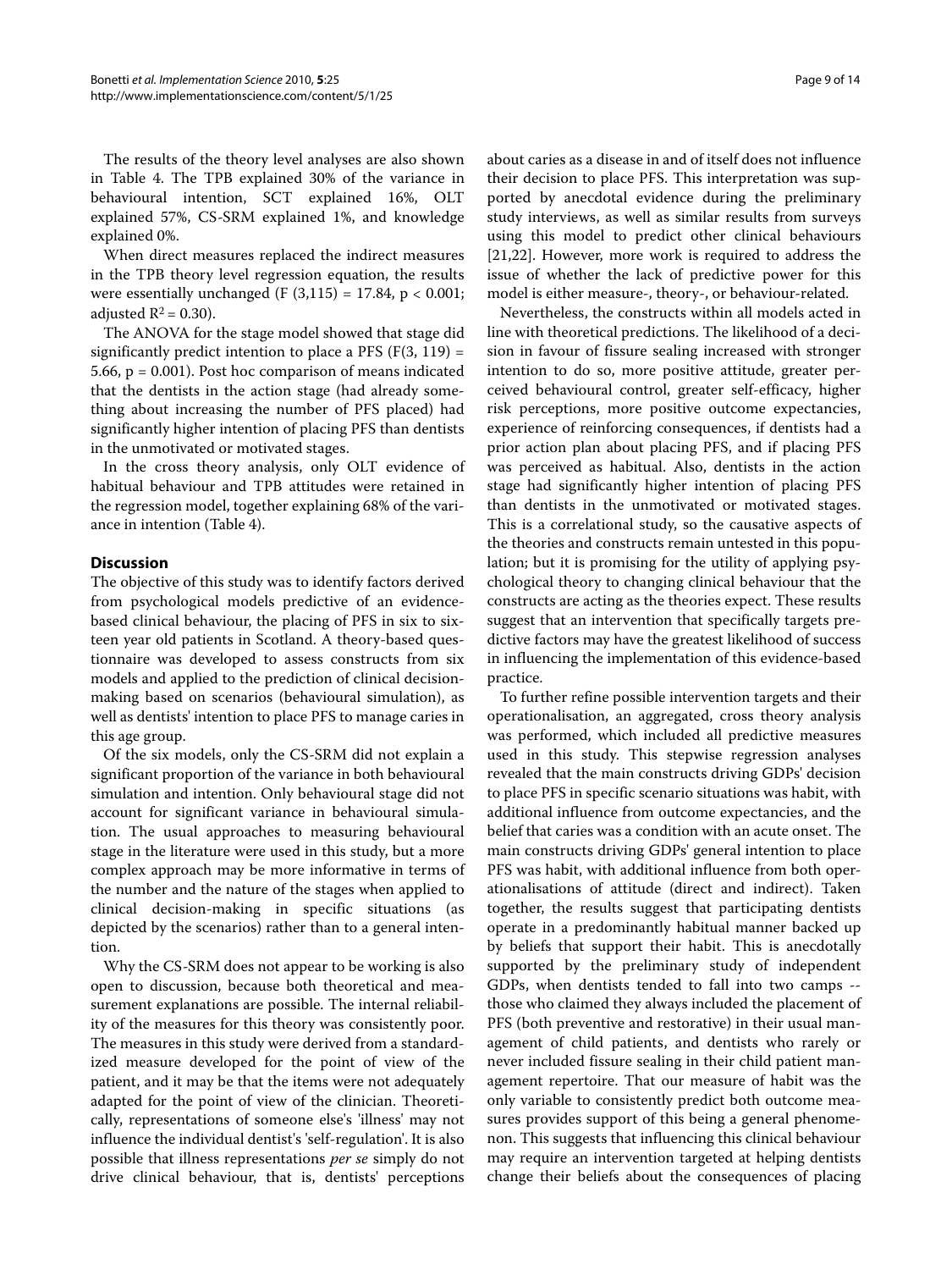| <b>Theoretical framework</b><br>Theory of Planned<br>Behaviour (TPB) <sup>1</sup><br>Social Cognitive Theory (SCT)<br>Operant Learning Theory (OLT)<br>Common Sense Self regulation<br>odel (CS-SRM) |                                | <b>Behavioural intention</b> |             |                      |        |            |  |
|------------------------------------------------------------------------------------------------------------------------------------------------------------------------------------------------------|--------------------------------|------------------------------|-------------|----------------------|--------|------------|--|
|                                                                                                                                                                                                      | <b>Predictive Constructs</b>   | r                            | <b>Beta</b> | R <sub>2</sub> (adj) | df     | F          |  |
|                                                                                                                                                                                                      | Attitude direct                | $0.54***$                    |             |                      |        |            |  |
|                                                                                                                                                                                                      | Attitude indirect              | $0.52***$                    | $0.47***$   |                      |        |            |  |
|                                                                                                                                                                                                      | Subjective Norm                | 0.17                         | $0.18*$     |                      |        |            |  |
|                                                                                                                                                                                                      | <b>PBC</b> direct              | $0.22**$                     |             |                      |        |            |  |
|                                                                                                                                                                                                      | PBC power                      | $0.28*$                      | 0.15        |                      |        |            |  |
|                                                                                                                                                                                                      | Intention                      |                              |             |                      |        |            |  |
|                                                                                                                                                                                                      |                                |                              |             | 0.30                 | 3, 115 | $17.83***$ |  |
|                                                                                                                                                                                                      | Risk perception                | $0.42***$                    | $0.19*$     |                      |        |            |  |
|                                                                                                                                                                                                      | Outcome expectancies           | $0.49*$                      | $0.39***$   |                      |        |            |  |
|                                                                                                                                                                                                      | Self efficacy                  | 0.21                         | 0.04        |                      |        |            |  |
|                                                                                                                                                                                                      | Generalised self efficacy      | 0.09                         |             |                      |        |            |  |
|                                                                                                                                                                                                      |                                |                              |             | 0.25                 | 3, 116 | $14.21***$ |  |
|                                                                                                                                                                                                      | Anticipated consequences       | $0.42***$                    | $0.20***$   |                      |        |            |  |
|                                                                                                                                                                                                      | Evidence of habitual behaviour | $0.75***$                    | $0.69***$   |                      |        |            |  |
|                                                                                                                                                                                                      | Experienced consequences       | 0.17                         | 0.06        |                      |        |            |  |
|                                                                                                                                                                                                      |                                |                              |             | 0.58                 | 3, 115 | 55.40***   |  |
|                                                                                                                                                                                                      | Identity of condition          | 0.05                         | 0.03        |                      |        |            |  |
|                                                                                                                                                                                                      | Timeline acute                 | 0.08                         | 0.03        |                      |        |            |  |
|                                                                                                                                                                                                      | Timeline cyclical              | $-0.14$                      | $-0.16$     |                      |        |            |  |
|                                                                                                                                                                                                      | Control (treatment)            | $-0.01$                      | $-0.11$     |                      |        |            |  |
|                                                                                                                                                                                                      | Control (patient)              | 0.03                         | 0.05        |                      |        |            |  |
|                                                                                                                                                                                                      | Control (doctor)               | 0.10                         | 0.13        |                      |        |            |  |
|                                                                                                                                                                                                      | Cause a                        | $-0.05$                      | $-0.07$     |                      |        |            |  |
|                                                                                                                                                                                                      | Cause b                        | $-0.15$                      | $-0.16$     |                      |        |            |  |
|                                                                                                                                                                                                      | Cause c                        | 0.05                         | 0.11        |                      |        |            |  |
|                                                                                                                                                                                                      | Cause d                        | $-0.03$                      | $-0.07$     |                      |        |            |  |
|                                                                                                                                                                                                      | Cause e                        | 0.12                         | 0.21        |                      |        |            |  |
|                                                                                                                                                                                                      | Consequence                    | 0.15                         | 0.10        |                      |        |            |  |
|                                                                                                                                                                                                      | <b>Emotional Response</b>      | 0.13                         | 0.09        |                      |        |            |  |
|                                                                                                                                                                                                      | Coherence                      | $-0.03$                      | $-0.06$     |                      |        |            |  |

## **Table 5: Predicting behavioural intention by psychological theory: Correlation and multiple regression analyses.**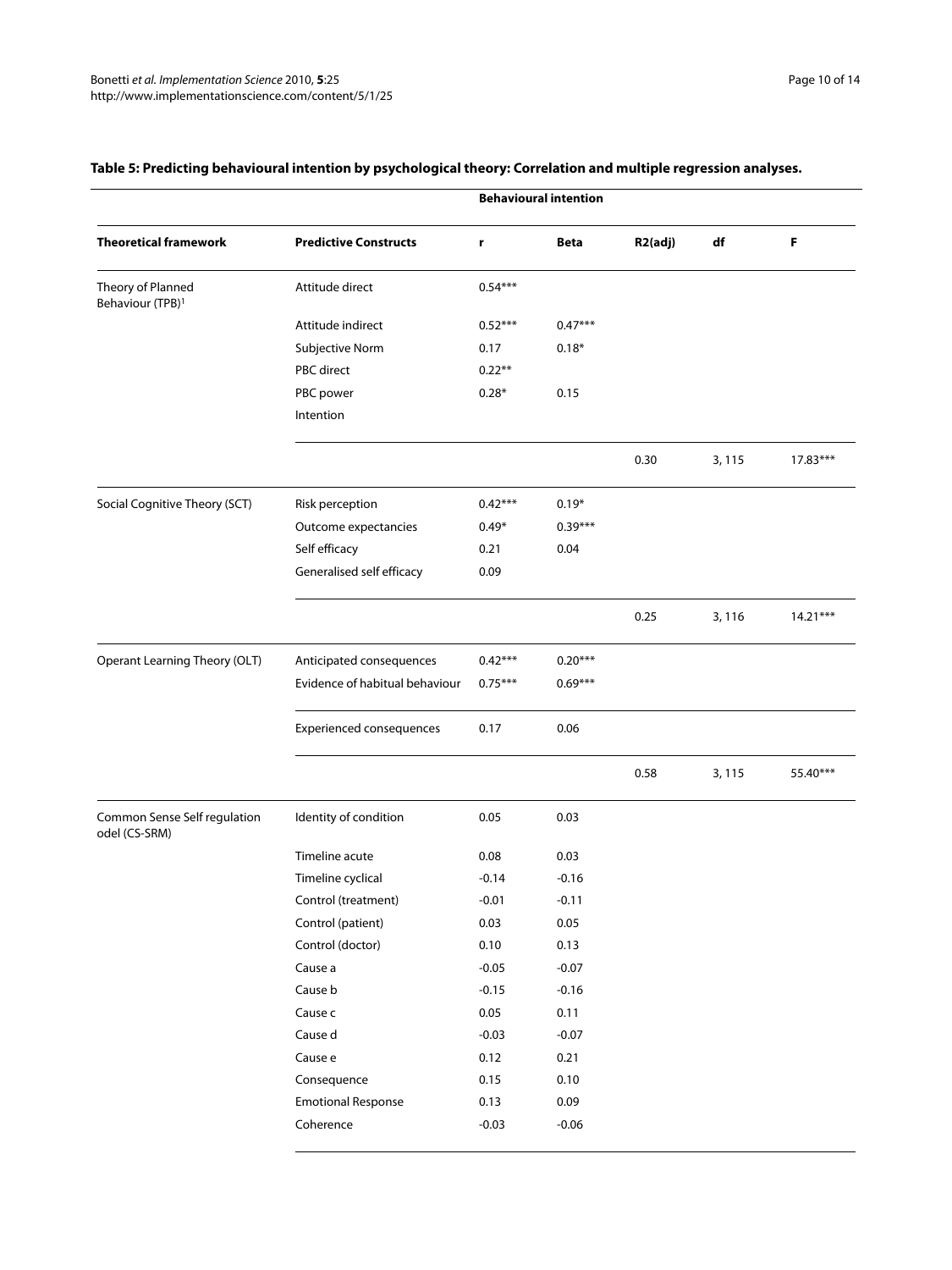| A COOL AL COOL ANAL COOL DILLING COLLECTION COOLER COOLER COOL DILLING COOLIGING INCORPORATION COOLER IDEAL INC. |           |      |      |      |        |      |  |
|------------------------------------------------------------------------------------------------------------------|-----------|------|------|------|--------|------|--|
| Other                                                                                                            | Knowledge | 0.02 | 0.02 | 0.00 | 1,118  | 0.30 |  |
|                                                                                                                  |           |      |      | 0.01 | 14, 97 | 1.10 |  |
|                                                                                                                  |           |      |      |      |        |      |  |

| Table 5: Predicting behavioural intention by psychological theory: Correlation and multiple regression analyses. |  |  |  |  |
|------------------------------------------------------------------------------------------------------------------|--|--|--|--|
|                                                                                                                  |  |  |  |  |

\*p ≤ 0.05; \*\*p ≤ 0.01; \*\*\*p ≤ 0.001; r = Pearson product moment correlation coefficient; Beta = standardised regression coefficients. 1 Both direct and indirect measures of PBC and attitude (TPB) were included in this study as each have been used to measure these constructs in the literature. However, only the indirect, theoretically derived measures were included in these theoretical regression equations Similarly, Generalised Self Efficacy was included in this study because this is how some studies using SCT have interpreted and operationalised SE, however only the theoretical measure of SE is included in this theoretical regression equation. II is a post intention theory and so is not included in this analysis.

PFS, and one that enables them to habitually incorporate PFS as part of their usual routine when dealing with managing caries in children.

The cross-theory stepwise regression models (Table [4](#page-7-0)) explained more variance in both outcomes than any of the theoretical models included. This may indicate that clinical behaviour requires a more sophisticated explanatory model than those used here, one that incorporates motivational and action elements. Similar results were found in the study examining the relationship between these models and taking dental radiographs [[21\]](#page-12-27). Additionally, when used with different clinical groups (GPs, dentists), different constructs predicted different proportions of the variance in intention and behaviour relating to placing PFS, taking radiographs, and managing upper respiratory tract infections without antibiotics [[22](#page-12-15)].

Our inclusion of multiple models all directed at understanding behaviour, meant that this study included a number of similar or overlapping constructs (*e.g.*, PBC and self-efficacy), and direct and indirect operationalisations of the same construct (*e.g.*, attitude and PBC). We also included only the theoretically determined (indirect) measures in the theory-specific regressions (Table [3](#page-6-0) and Table 5), however both direct and indirect measures of attitude together accounted for significant variance in behavioural intention in the stepwise analysis (Table 4), with no evidence of co-linearity problems. The predictive success of the majority of these models and the implications of the results of the stepwise analyses, raise the question of what would be an optimum core set of theories and measures if the aim was to develop a framework to cover most clinical behaviours and clinical groups to apply in implementation research. A more complex framework incorporating both reflective reasoning (about the consequences of action) and less reflective associative or habitual processes may be needed to describe the processes involved in clinical decision-making, as for example, that described by Strack and Deutsch [[38\]](#page-12-33). Michie *et al.* [\[39](#page-13-0)] have also developed a framework, identifying 12 theoretical domains collating a number of similar constructs and measures, that could be considered in research into understanding and changing behaviour. The current study investigated several of these

theoretical domains, and at least three domains had significant coefficients in the stepwise regression model. Future research needs to further explore whether theories, constructs, and the operationalisation of constructs, can be consistently predictive across a range of clinical behaviours before a final rationale can be developed for choosing theory, theoretical components, and their operationalisations to apply in implementation research.

Because encouraging the implementation of any evidence-based practice commonly entails various methods of increasing knowledge, knowledge was also included as a predictive construct in this study. The knowledge measure included questions about both how and why PFS might be used in the management of caries, both as preventive and restorative treatment. However, knowledge was not related to either outcome variable. It is possible that this result may be due to the poor internal consistency of this measure, which covered both specific and general issues relating to the targeted clinical behaviour. Nevertheless, this result suggests that implementation interventions that specifically target knowledge may not influence this behaviour. This is supported by the results of another study that investigated the effect of an educational intervention on placing PFS [\[40](#page-13-1)]. They indeed found that an educational strategy had no effect on the number of PFS placed, despite high uptake of the education offered, suggesting that behaviour change strategies aimed at changing knowledge alone are unlikely to be successful in this clinical area, and adding to the evidence that increasing knowledge is generally not enough to change clinical practice.

It was not possible to explicitly assess a behavioural outcome because PFS in Scotland came under a total capitation fee. In future studies of this kind, it will be important to invest more in the measurement of behavioural data, particularly when not routinely collected. Nevertheless, the outcomes used to proxy this clinical behaviour were to some extent validated by the results of an independent study in which participating dentists were paid to specifically keep records of the number of PFS they placed [[41\]](#page-13-2). Although dealing with a more limited patient population and management strategy (placing PFS only on second molars in 11 to 14 year olds) than here (placing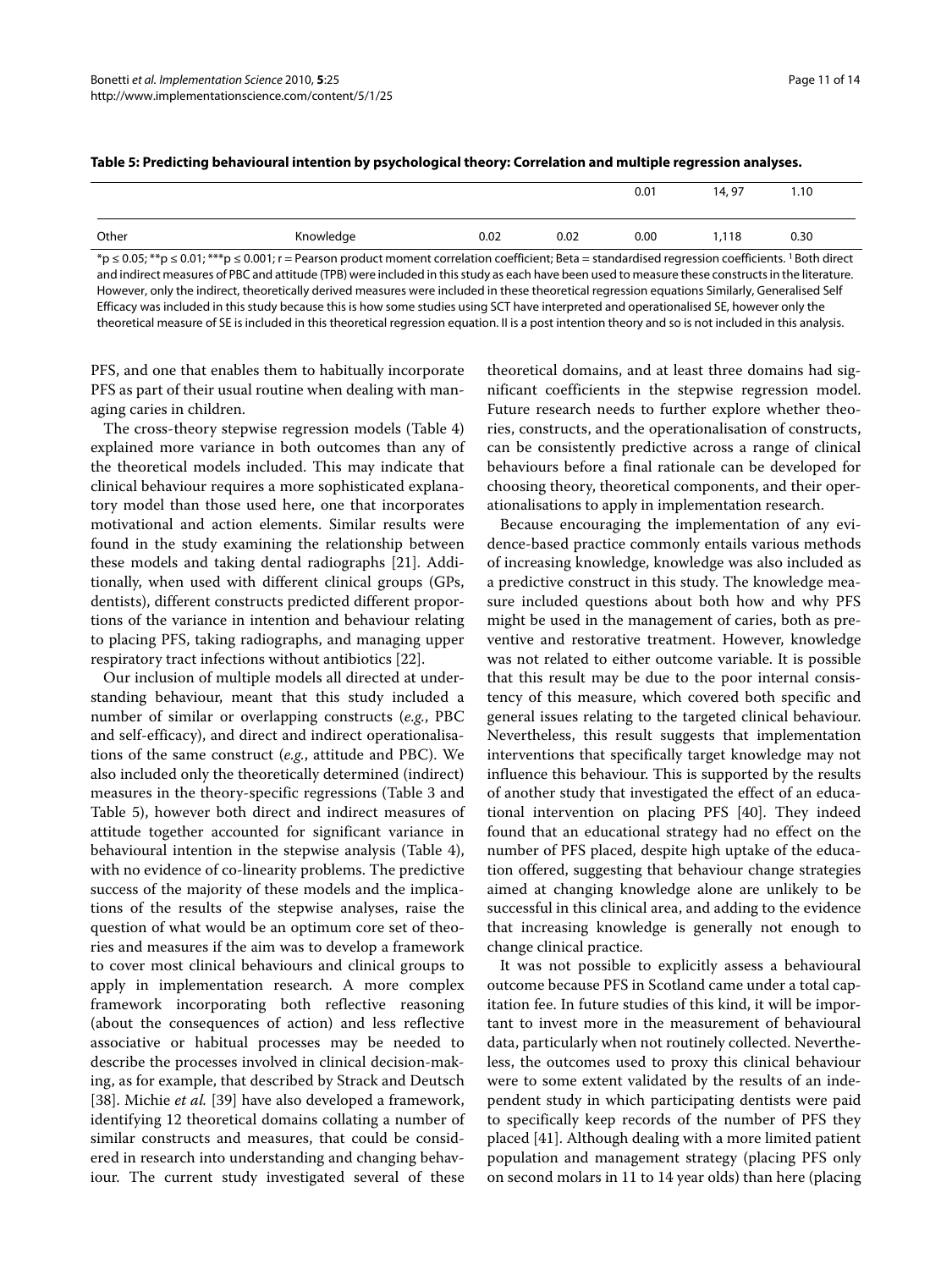PFS on any teeth in six to sixteen year old patients), actual clinical behaviour was significantly predicted by the same models which predicted the proxy outcomes in this study.

Operationalising the constructs with theoretical purity was a challenge. For example, the preliminary study revealed that it was difficult to ask dentists about their control over placing PFS because they believed that, even if they felt there were barriers to performing the behaviour, ultimately they had total control because only they decided if the behaviour was to be performed. At the theoretical level, a number of the models (OLT, II, CS-SRM) have not previously been operationalised in this way, except in our parallel studies. In particular, OLT and II are more usually used as intervention methods to change behaviour. This meant that we had to both define and develop measures of their 'active ingredients' to serve as predictive components. Although we did this by literature review and expert forum (see below), it may be argued that these derived components may lack validity. However, the measures of each of the theoretical constructs adhered as closely as possible to any operational instruction from the theory creator(s), when it existed. Every item making up each construct was also discussed in a forum of experts, including three psychologists with experience of operationalising these models, until a consensus was reached, providing face and content validity of the measures as much as possible. Further evidence that the models were successfully operationalised was provided by the constructs' performance being in line with theoretical expectations. Also, the variance explained in behavioural simulation and behavioural intention was slightly better than expected from systematic reviews including many of these constructs [[15,](#page-12-10)[18\]](#page-12-12). Indeed, a major strength of this study is the qualitative preparatory research that went into the design of the questionnaire and the operationalisation of the theoretical models.

Our final response rate was not high compared to what would be expected for a postal questionnaire in medicine (approximately 60%) [[42,](#page-13-3)[43\]](#page-13-4). This may mean that our participants were not a representative sample. Nevertheless, our respondents appear well-matched with the overall population of GDPs in Scotland, as well as participants in our previous study using a similar questionnaire to investigate the taking of dental radiographs in Scotland [[21\]](#page-12-27), which achieved a response rate of 40%, and the Randomized controlled trial of GDPs in Scotland, which achieved a response rate of 47% [[40\]](#page-13-1). Furthermore, if our participants were restricted to a sample of keen, evidence-compliant dentists, then they should have decided to place PFS in all five scenario situations (the evidencebased outcome). However, on average, participating dentists decided that placing PFS would be appropriate in only two scenarios -- and rarely the same two scenarios.

This appears to reflect the current poor behaviour of GDPs in Scotland, further supporting the lack of bias in this sample. The relatively poor response rate also meant that regression analyses that included many predictors were underpowered. This may account for the lack of success of the CS-SRM, although it is difficult to determine how power, measurement or theoretical issues contribute individually or in combination to this problem.

The overall results of this study are similar to other studies applying a range of theoretical models to clinical decision-making [[21,](#page-12-27)[22,](#page-12-15)[40\]](#page-13-1) and it is possible that this may reflect the nature of the behaviours examined. Both the placing of PFS and taking intra-oral radiographs are desired behaviours that are not currently fully implemented by dentists. Further work is required to explore whether psychological theories, as well as variables derived from these theories, can be consistently predictive across a range of clinical behaviours before a rationale can be developed for choosing theory or theoretical components to apply in implementation research.

#### **Summary**

This study provides further evidence that psychological models can be useful in understanding and predicting clinical behaviour. The focus on multiple psychological theories provides depth and focus that may be generalisable across different behaviours as well as different populations, and takes advantage of decades of research specifically into the antecedents of behaviour and methods of behaviour change. To encourage the particular behaviour of placing PFS, the data suggest that interventions should be directed at changing habits and beliefs about the outcomes of this behaviour. However, there remain conceptual and methodological challenges when operationalising some psychological models, particularly in the same instrument, that need to be overcome when using this method of understanding and predicting clinical behaviour in future.

#### **Additional material**

<span id="page-11-0"></span>**[Additional file 1](http://www.biomedcentral.com/content/supplementary/1748-5908-5-25-S1.DOC) Measuring a behavioural proxy for the placing a preventative fissure sealant (PFS)**. Additional text relating to measurement of a behavioural proxy for the placing a preventative fissure sealant (PFS). **[Additional file 2](http://www.biomedcentral.com/content/supplementary/1748-5908-5-25-S2.DOC) Questionnaire Index**. Index to the PRIME Fissure Sealant **Ouestionnaire** 

<span id="page-11-2"></span><span id="page-11-1"></span>**[Additional file 3](http://www.biomedcentral.com/content/supplementary/1748-5908-5-25-S3.DOC) Questionnaire**. Clinical practice survey: the use of fissure sealants in managing 6 to 16 year old patients.

#### **Competing interests**

The authors declare that they have no competing interests.

#### **Authors' contributions**

AW, MPE, JMG, MJ, and NP conceived the study. DB, JC, NP, and LG contributed to the daily running of the study. DB, JC, and NP oversaw the analysis that was conducted by GM. All authors commented on sequential drafts of the paper and agreed the final draft.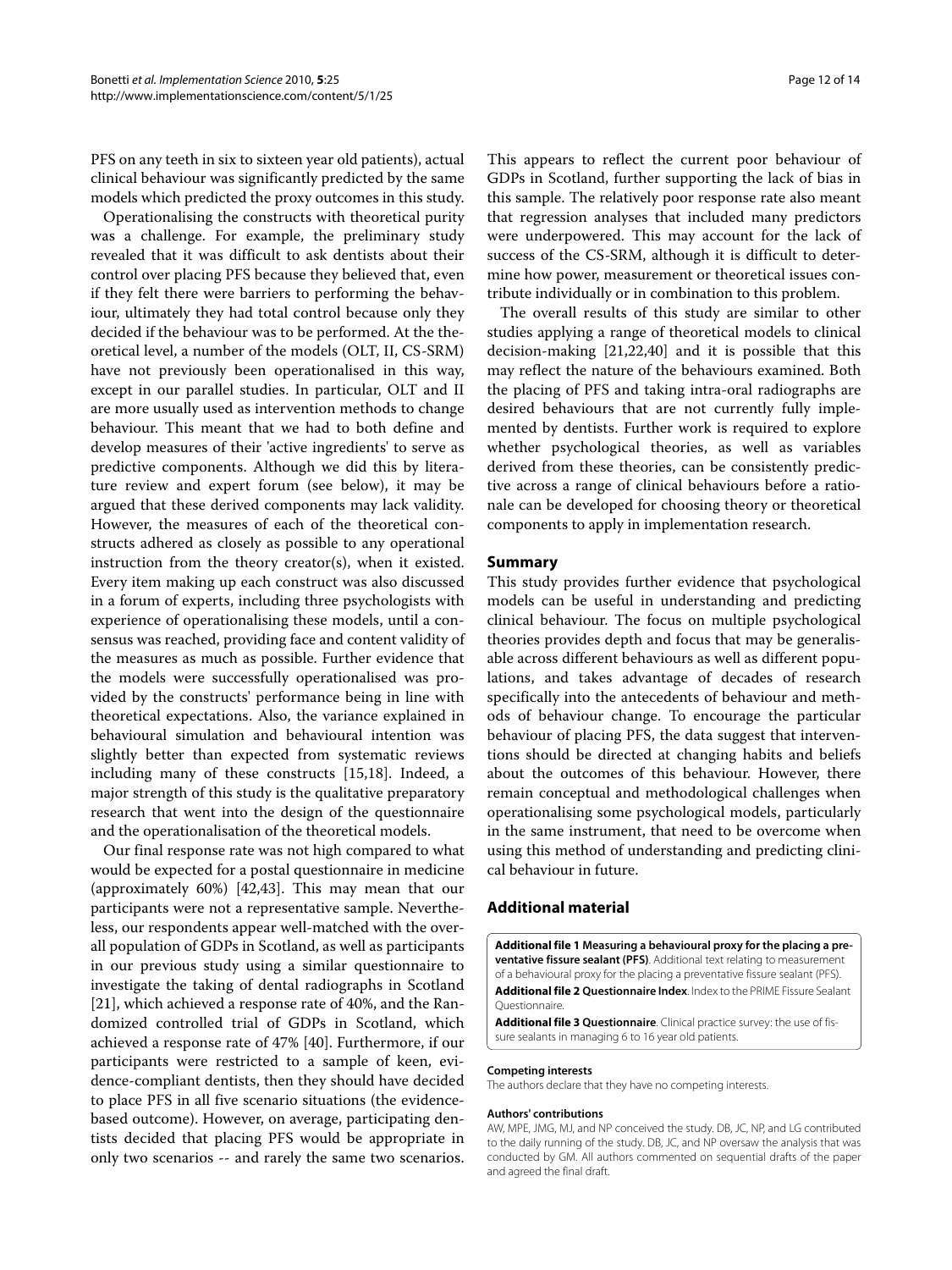#### **Acknowledgements**

The development of this study was supported by the UK Medical Research Council Health Services Research Collaboration. It was funded by a grant from the UK Medical Research Council (G0001325). The Health Services Research Unit is funded by the Chief Scientist Office of the Scottish Government Health Directorates. Ruth Thomas is funded by the Wellcome Trust (GR063790MA). Jeremy Grimshaw holds a Canada Research Chair in Health Knowledge Transfer and Uptake. The views expressed in this paper are those of the authors and may not be shared by the funding bodies. We would also like to thank Colin Tilley, Jill Francis, and participating GDPs for their contribution to this study.

#### **Author Details**

1Dental Health Services Research Unit, University of Dundee, Mackenzie Building, Kirsty Semple Way, Dundee DD2 4BF, UK, 2College of Life Sciences and Medicine, Kings College, University of Aberdeen, Old Aberdeen, Scotland AB24 2UB, UK, 3Clinical Epidemiology Programme, Ottawa Health Research Institute and Department of Medicine, University of Ottawa, 1053 Carling Avenue, Administration Building, Room 2-017, Ottawa ON K1Y 4E9, Canada, 4Institute of Health and Society, 21 Claremont Place, Newcastle University, Newcastle upon Tyne, NE2 4AA, UK, 5Health Services Research Unit, University of Aberdeen, 3rd Floor, Health Sciences Building, Foresterhill, Aberdeen, AB25 2ZD UK and <sup>6</sup>Leeds Institute of Health Sciences, Charles Thackrah Building, University of Leeds, 101 Clarendon Road, Leeds LS2 9LJ, UK

#### Received: 23 October 2009 Accepted: 8 April 2010 Published: 8 April 2010

#### **References**

- <span id="page-12-0"></span>1. Slayton R: Oral health promotion in children and adolescents**.** Compend Contin Educ Dent 2005, 26(5 Suppl 1):30-5.
- Nuttall NM, Steele JG, Evans D, Chadwick B, Morris AJ, Hill K: The reported impact of oral condition on children in the United Kingdom**.** Br Dent J 2003, 200:551-5.
- 3. Pitts N, Harker R: Children's dental health in the United Kingdom 2003: Obvious decay experience**.** London, Office of National Statistics; 2005.
- <span id="page-12-1"></span>Pitts NB, Boyles J, Nugent ZJ, Thomas N, Pine CM: The dental caries experience of 11 year old children in Great Britain. Survey coordinated by the British Association for the Study of Community Dentistry in 2004**.** Community Dental Health 2005, 23:44-57.
- <span id="page-12-2"></span>5. SIGN Guideline 47: Preventing Dental Caries in Children at High Caries Risk Targeted prevention of dental caries in the permanent teeth of 6- 16 year olds presenting for dental care**.** Edinburgh: Scottish Inter-Collegiate Guideline Network; 2000.
- <span id="page-12-3"></span>6. Ahovuo-Saloranta A, Hiiri A, Nordblad A, Worthington H, Mäkelä M: Pit and fissure sealants for preventing dental decay in the permanent teeth of children and adolescents**.** Cochrane Database of Systematic Reviews 2004, 3:CD001830.
- <span id="page-12-4"></span>7. American Academy for Pediatric Dentistry: Rationale and Guidelines for Pit and Fissure Sealants**.** American Academy for Pediatric Dentistry 2005.
- 8. Welbury R, Raadal M, Lygidakis NA: European Academy of Paediatric Dentistry. Guidelines for the use of pit and fissure sealants**.** Eur J Paediatr Dent 2004, 5:179-84.
- <span id="page-12-5"></span>9. Nunn JH, Murray JJ, Smallridge J: British Society of Paediatric Dentistry. Fissure Sealants**.** Int J Paediatr Dent 2000, 10:174-77.
- <span id="page-12-6"></span>10. Merrett MCW, Goold S, Jones CM, Levin KA, McCall DR, Macpherson LMD, Topping GVA: National Dental Inspection Programme of Scotland: Report of the 2005 Survey of P7 Children**.** Scottish Dental Epidemiological Co-ordinating Committee 2005.
- <span id="page-12-7"></span>11. Bero LA, Grilli R, Grimshaw JM, Harvey E, Oxman AD, Thomson MA: Closing the gap between research and practice: an overview of systematic reviews of interventions to promote implementation of research findings by health care professionals**.** BMJ 1998, 317:465-468.
- 12. NHS Centre for Reviews and Dissemination: Getting evidence into practice**.** Effect Health Care 1999, 5:1-16.
- <span id="page-12-8"></span>13. Grimshaw JM, Thomas RE, MacLennan G, Fraser C, Ramsay CR, Vale L, Whitty P, Eccles MP, Matowe L, Shirran E, et al.: Effectiveness and efficiency of guideline dissemination and implementation strategies**.** Health Technol Assess 2004, 8:1-72.
- <span id="page-12-9"></span>14. Foy R, Eccles M, Jamtvedt G, Grimshaw J, Baker R: What do we know about how to do audit and feedback? Pitfalls in applying evidence from a systematic review**.** BMC Health Services Research 2005, 5:50.
- <span id="page-12-10"></span>15. Eccles M, Grimshaw J, Walker A, Johnston M, Pitts NB: Changing the behaviour of healthcare professionals: The use of theory in promoting the uptake of research findings**.** Journal of Clinical Epidemiology 2005, 58:107-112.
- <span id="page-12-26"></span>16. Eccles M, Hrisos S, Francis J, Kaner EF, O Dickinson H, Beyer F, Johnston M: Do self- reported intentions predict clinicians' behaviour: A systematic review**[.](http://www.ncbi.nlm.nih.gov/entrez/query.fcgi?cmd=Retrieve&db=PubMed&dopt=Abstract&list_uids=17118180)** Implementation Science 2006, 1:28.
- <span id="page-12-11"></span>17. Michie S, Abraham C: Interventions to Change Health Behaviours: Evidence-Based or Evidence-Inspired? Psychology and Health 2004, 19:129-49.
- <span id="page-12-12"></span>18. Godin G, Bélanger-Gravel A, Eccles M, Grimshaw J: Healthcare professionals' intentions and behaviours: A systematic review of studies based on social cognitive theories**.** Implementation Science 2008, 3:36.
- <span id="page-12-13"></span>19. Armitage CJ, Conner M: Efficacy of the Theory of Planned Behaviour: a meta-analytic review**.** British Journal of Social Psychology 2001, 40(4):471-99.
- <span id="page-12-14"></span>20. Walker A, Grimshaw JM, Johnston M, Pitts N, Steen N, Eccles MP: PRocess modelling in ImpleMEntation research:selecting a theoretical basis for interventions to change clinical practice**.** BMC Health Services Research 2003, 3:22.
- <span id="page-12-27"></span>21. Bonetti D, Pitts N, Eccles M, Grimshaw J, Johnston M, Steen N, Shirran E, Thomas R, Maclennan G, Tilley C, et al.: Applying psychological theory to evidence-based clinical practice: identifying factors predictive of taking intra-oral radiographs**.** Soc Sci Med 2006, 63:1889-1899.
- <span id="page-12-15"></span>22. Eccles MP, Grimshaw JM, Johnston M, Steen N, Pitts NB, Thomas R, Glidewell E, Maclennan G, Bonetti D, Walker A: Applying psychological theories to evidence-based clinical practice: Identifying factors predictive of managing upper respiratory tract infections without antibiotics**[.](http://www.ncbi.nlm.nih.gov/entrez/query.fcgi?cmd=Retrieve&db=PubMed&dopt=Abstract&list_uids=17683558)** Implementation Science 2007, 2:26.
- <span id="page-12-16"></span>23. Ajzen I: The theory of planned behaviour**.** Organizational Behaviour and Human Decision Processes 1991, 50:179-211.
- <span id="page-12-17"></span>24. Trafimow D, Sheeran P, Conner M, Finlay K: Evidence that perceived behavioural control is a multidimensional construct: Perceived control and perceived difficulty**.** British Journal of Social Psychology 2002, 41:101-121.
- <span id="page-12-18"></span>25. Bandura A: Self-efficacy: the exercise of control New York: Freeman; 1997.
- <span id="page-12-19"></span>26. Bandura A: Health promotion from the perspective of social cognitive theory**.** In Understanding and changing Health Behaviour: from Health Beliefs to Self-Regulation Edited by: Norman P, Abraham C, Conner M. Amsterdam: Harwood; 2000.
- <span id="page-12-20"></span>27. Gollwitzer PM: Goal achievement: the role of intentions**.** In European review of social psychology Edited by: Stroebe W, Hewstone M. Chichester, UK: Wiley; 1993:141-185.
- <span id="page-12-21"></span>28. Blackman D: Operant conditioning: an experimental analysis of behaviour London: Methuen; 1974.
- <span id="page-12-22"></span>29. Leventhal H, Nerenz D, Steele DJ: Handbook of psychology and Health New Jersey: Lawrence Erlbaum; 1984.
- <span id="page-12-23"></span>30. Moss-Morris R, Weinman J, Petrie KJ, Horne R, Cameron LD, Buick D: The revised illness perception questionnaire (IPQ-R)**.** Psychol Health 2002, 17:1-16.
- <span id="page-12-24"></span>31. Weinstein ND: The precaution adoption process**.** Health Psychol 1988, 7:355-386.
- <span id="page-12-25"></span>32. Weinstein ND, Rothman A, Sutton SR: Stages theories of health behaviour: conceptual and methodological issues**.** Health Psychol 1998, 17:290-299.
- <span id="page-12-28"></span>33. Armitage CJ, Conner M: Efficacy of the theory of planned behaviour: a meta-analytic review**.** British Journal of Social Psychology 2001, 40:471-499.
- <span id="page-12-29"></span>34. Conner M, Sparks P: The theory of planned behaviour and health behaviours**.** In Predicting health behaviour Edited by: Conner M, Norman P. Buckingham: Open University Press; 1996:121-126.
- <span id="page-12-30"></span>35. Francis J, Eccles MP, Johnston M, Walker AE, Grimshaw JM, Foy R, Kaner EFS, Smith L, Bonetti D: Constructing questionnaires based on the theory of planned behaviour. A manual for health services researchers Newcastle upon Tyne: Centre of Health Services Research, University of Newcastle upon Tyne; 2004.
- <span id="page-12-31"></span>36. Green S: How many subjects does it take to do a regression analysis? Multivariate Behavioural Research 1991, 26:499-510.
- <span id="page-12-32"></span>37. SPSS Statistics for Windows, Release 17.0.0 Chicago SPSS Inc; 2008.
- <span id="page-12-33"></span>38. Strack F, Deutsch R: Reflective and impulsive determinants of social behaviour**.** ersonality and Social Psychology Review 2004, 8(3):P220-247.